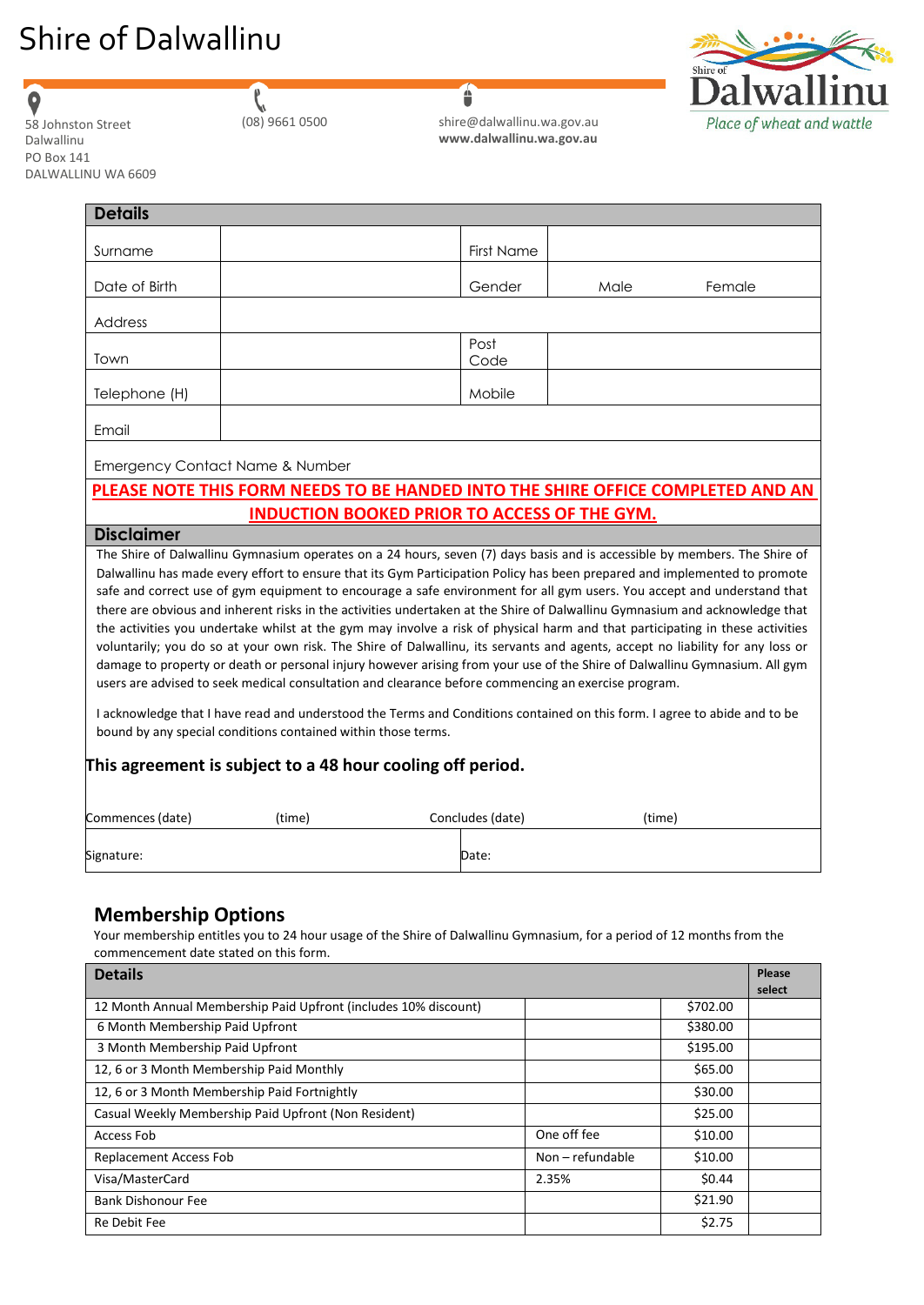# Shire of Dalwallinu

Dalwallinu PO Box 141 DALWALLINU WA 6609

(08) 9661 0500 [shire@dalwallinu.wa.gov.au](mailto:shire@dalwallinu.wa.gov.au) **[www.dalwallinu.wa.gov.au](http://www.dalwallinu.wa.gov.au/)** 58 Johnston Street



## **Shire of Dalwallinu Gymnasium Terms and Conditions**

Â

The recipients of this agreement do hereby apply for membership entry to the Shire of Dalwallinu Gymnasium, owned and operated by the Shire of Dalwallinu, located Colin Anderson Drive Dalwallinu, Western Australia. In consideration of the Shire accepting the membership entry, I agree to be bound by the following terms and conditions:

- 1. All users must have lodged a completed membership form to obtain an access fob from the Shire Office during office hours. This card will be programmed into the system for your *personal use only***.** Distribution of the access fob to family members, friends or other people may result in the cancellation of your access fob and gym membership. If your fob is lost or stolen please notify the Shire as soon as possible and the fob will be cancelled.
- 2. The Shire of Dalwallinu Gymnasium building and equipment are for members only. Allowing non- members access into the facility will not be tolerated and may result in cancellation of yourmembership.
- 3. All members must provide proof of double vaccination against COVID-19 as directed by the State Government.
- 4. The Shire strongly urges that users seek advice from your Doctor if you suffer from any medical conditions, before you consider using the gym facilities. The completed pre – activity questionnaire is required upon obtaining membership for the gymnasium.
- 5. Ensure the utmost care will be taken within the gym and the equipment provided. Please report any defective or damaged equipment to the Shire as soon as possible.
- 6. Ensure that the Gym is kept clean at all times.
- 7. The Shire has provided this gym and hopes the community will support the venture. The venue will not be supervised and it is hoped users will look after the venue. **Remember, you enter at your own risk.**
- 8. CCTV will be in use and monitored.
- 9. It is advised that you have the correct attire while exercising e.g. comfortable clothing, good sports footwear, towel and water bottle. No bare feet, football boots or thongs allowed. All equipment is to be used with a towel and wiped off with sanitary wipes provided after each use.
- 10. **No persons under 18** shall be permitted into the Shire of Dalwallinu Gymnasium**.**
- 11. **This agreement is subject to a 48 hour cooling off period.** Should a member wish to cancel the membership within the 48 hour cooling off period, the member is required to contact the Shire of Dalwallinu's Administration and request cancellation of the membership. A full refund will be given, once the access fob has been returned.
- 12. After the 48 hour cooling off period members may only terminate the 12 Month agreement if they are leaving the Shire district or have medical issues, a medical certificate must beprovided.
- 13. The Shire is under no obligation to refund the membership fees if the member changes their mind after the cooling off period.
- 14. Monthly and fortnightly payments are to be paid via direct debit only.
- 15. If the access fob is lost or damaged there is a replacement fee applicable which is non-refundable if the fob is found.
- 16. A member may request to suspend their membership should they go on leave or have a medical condition. The minimum time allowable is four (4) weeks if on a fortnightly debit or one (1) month if on a monthly debit. Requests are to be in writing.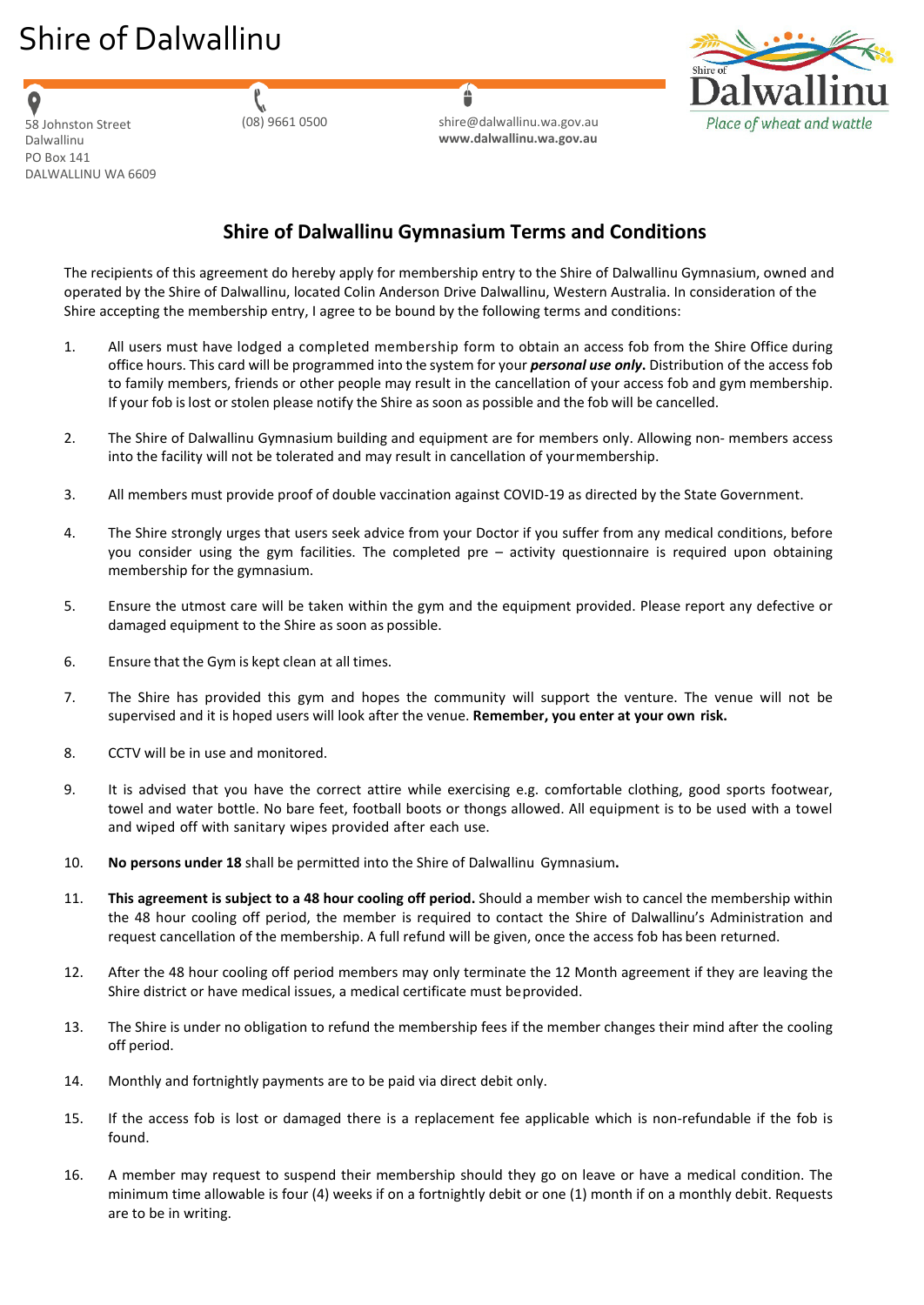# ADULT PRE-EXERCISE SCREENING TOOL

| This screening tool does not provide advice on a particular matter, nor does it substitute for advice from an appropriately qualified  |
|----------------------------------------------------------------------------------------------------------------------------------------|
| medical professional. No warranty of safety should result from its use. The screening system in no way guarantees against injury or    |
| death. No responsibility or liability whatsoever can be accepted by Exercise and Sports Science Australia, Fitness Australia or Sports |
| Medicine Australia for any loss, damage or injury that may arise from any person acting on any statement or information contained in   |
| this tool.                                                                                                                             |

| .,<br>× |  | ۰.<br>× |  |
|---------|--|---------|--|

Date of Birth: Male **Female Products** Date:

Please circle response

## STAGE 1 (COMPULSORY)

AIM: to identify those individuals with a known disease, or signs or symptoms of disease, who may be at a higher risk of an adverse event during physical activity/exercise. This stage is self-administered and self-evaluated.

| 1. | Has your doctor ever told you that you have a heart condition or have<br>you ever suffered a stroke?                                                                                     | Yes        | <b>No</b>      |
|----|------------------------------------------------------------------------------------------------------------------------------------------------------------------------------------------|------------|----------------|
| 2. | Do you ever experience unexplained pains in your chest at rest or<br>during physical activity/exercise?                                                                                  | Yes        | N <sub>o</sub> |
| 3. | Do you ever feel faint or have spells of dizziness during physical<br>activity/exercise that causes you to lose balance?                                                                 | Yes        | N <sub>o</sub> |
| 4. | Have you had an asthma attack requiring immediate medical<br>attention at any time over the last 12 months?                                                                              | <b>Yes</b> | No.            |
| 5. | If you have diabetes (type I or type II) have you had trouble<br>controlling your blood glucose in the last 3 months?                                                                    | Yes        | N <sub>o</sub> |
| 6. | Do you have any diagnosed muscle, bone or joint problems that you<br>have been told could be made worse by participating in physical<br>activity/exercise?                               | <b>Yes</b> | N <sub>o</sub> |
| 7. | Do you have any other medical condition(s) that may make it<br>dangerous for you to participate in physical activity/exercise?                                                           | Yes        | N <sub>o</sub> |
|    |                                                                                                                                                                                          |            |                |
|    | IF YOU ANSWERED 'YES' to any of the 7 questions, please seek<br>guidance from your GP or appropriate allied health professional prior to<br>undertaking physical activity/exercise       |            |                |
|    | IF YOU ANSWERED 'NO' to all of the 7 questions, and you have no other<br>concerns about your health, you may proceed to undertake light-moderate<br>intensity physical activity/exercise |            |                |
|    |                                                                                                                                                                                          |            |                |

I believe that to the best of my knowledge, all of the information I have supplied within this tool is correct.

Signature Date Communication of the Communication of the Communication of the Date

Fitness Australia®



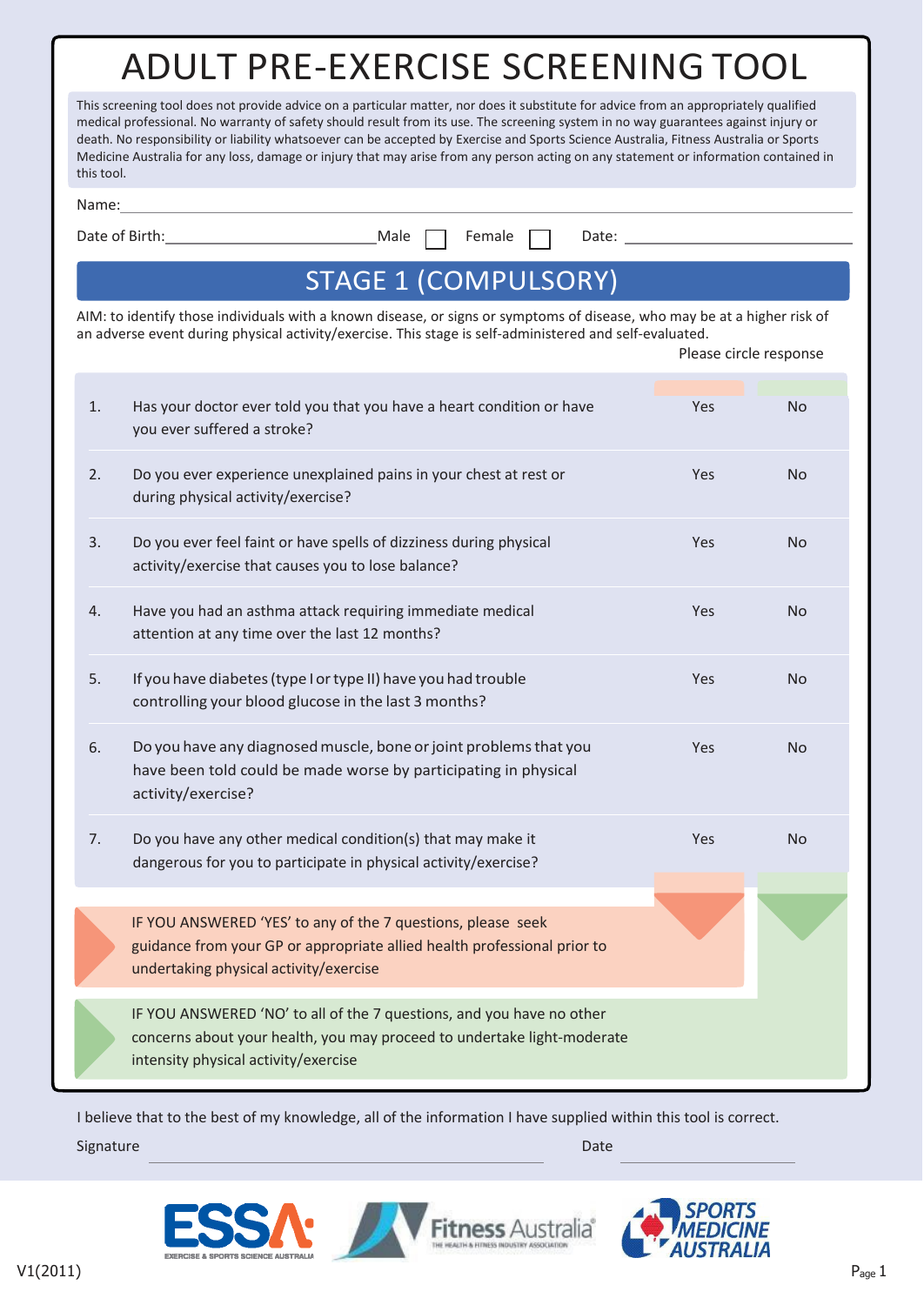## EXERCISE INTENSITY GUIDELINES

| <b>INTENSITY</b><br><b>CATEGORY</b> | <b>HEART RATE</b><br><b>MEASURES</b> | PERCEIVED EXERTION<br><b>MEASURES</b>                                                                      | <b>DESCRIPTIVE</b><br><b>MEASURES</b>                                                                                                                                             |
|-------------------------------------|--------------------------------------|------------------------------------------------------------------------------------------------------------|-----------------------------------------------------------------------------------------------------------------------------------------------------------------------------------|
| <b>SEDENTARY</b>                    | < 40%<br><b>HRmax</b>                | Very, very light<br>$RPE^{\#} < 1$                                                                         | • Activities that usually<br>involve sitting or lying<br>and that have little<br>additional movement<br>and a low energy<br>requirement                                           |
| <b>LIGHT</b>                        | 40 to <55%<br><b>HRmax</b>           | Very light to light<br>$RPE^{\#}$ 1-2                                                                      | • An aerobic activity<br>that does not cause a<br>noticeable change in<br>breathing rate<br>• An intensity that can<br>be sustained for at<br>least 60 minutes                    |
| <b>MODERATE</b>                     | 55 to <70%<br><b>HRmax</b>           | Moderate to<br>somewhat hard<br>$RPE^{\#}$ 3-4                                                             | • An aerobic activity<br>that is able to be<br>conducted whilst<br>maintaining a<br>conversation<br>uninterrupted<br>• An intensity that may<br>last between 30 and<br>60 minutes |
| <b>VIGOROUS</b>                     | 70 to <90%<br><b>HRmax</b>           | <b>Hard</b><br><b>RPE#5-6</b>                                                                              | • An aerobic activity in<br>which a conversation<br>generally cannot<br>be maintained<br>uninterrupted<br>• An intensity that may<br>last up to about 30<br>minutes               |
| <b>HIGH</b>                         | $\geq 90\%$<br><b>HRmax</b>          | Very hard<br>$RPE^{\#} \geq 7$<br># = Borg's Rating of Perceived Exertion (RPE) scale, category scale 0-10 | • An intensity that<br>generally cannot be<br>sustained for longer<br>than about<br>10 minutes                                                                                    |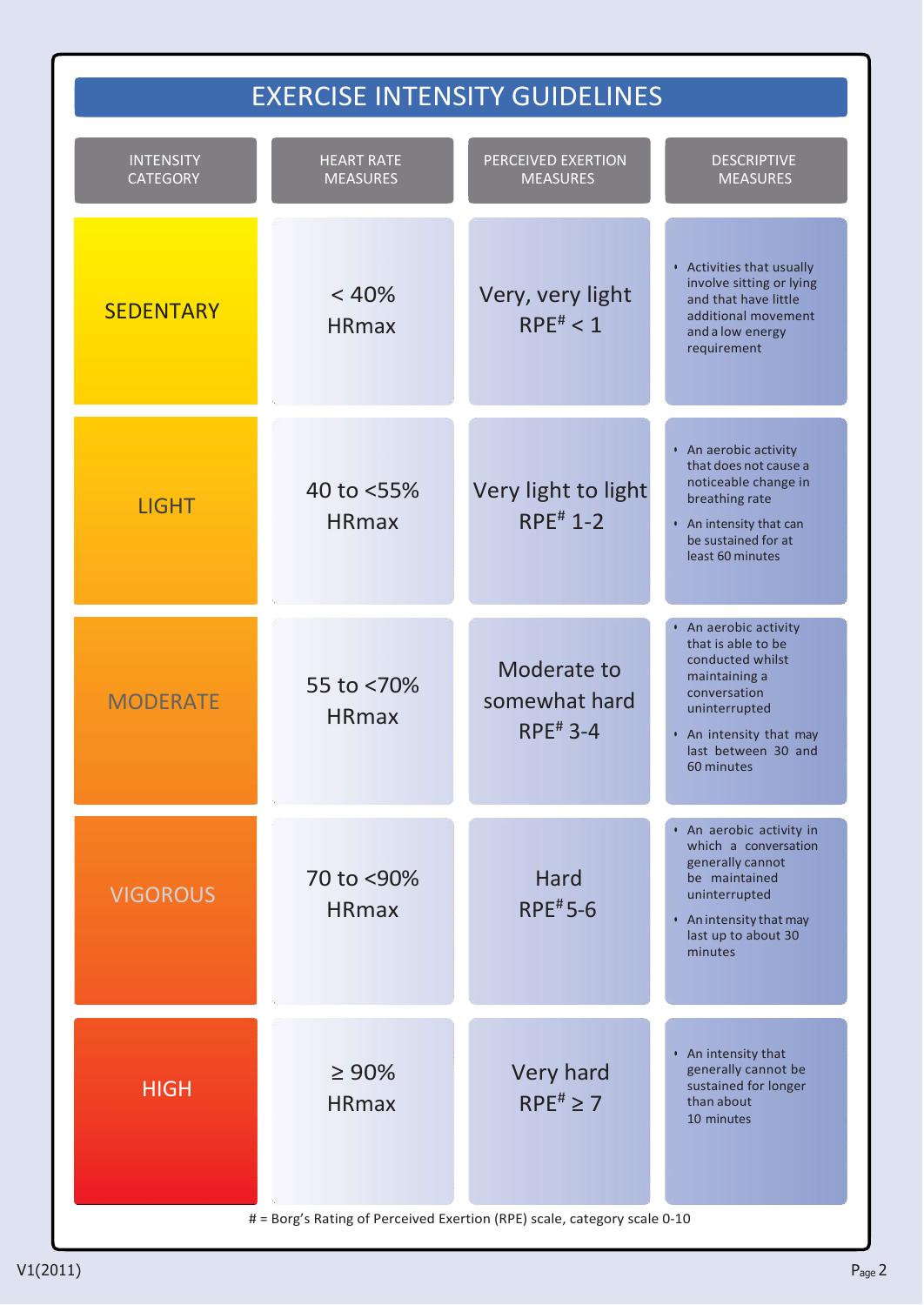

### **Shire of Dalwallinu**



|                                                                                                                                                                                                                                                                                                                                                                                                                                                                       |                                                                |                                                                                                                                                                                                                                   | ACN 601 398 543 Authorised Representative under AFSL 315388              |  |
|-----------------------------------------------------------------------------------------------------------------------------------------------------------------------------------------------------------------------------------------------------------------------------------------------------------------------------------------------------------------------------------------------------------------------------------------------------------------------|----------------------------------------------------------------|-----------------------------------------------------------------------------------------------------------------------------------------------------------------------------------------------------------------------------------|--------------------------------------------------------------------------|--|
| <b>DIRECT DEBIT REQUEST</b>                                                                                                                                                                                                                                                                                                                                                                                                                                           |                                                                | PH: 08 9881 0500 Fax: 08 9881 1097<br>ABN/ACN: 34 957 928 647                                                                                                                                                                     | <b>NEW CUSTOMER FORM</b>                                                 |  |
| YOUR DETAILS                                                                                                                                                                                                                                                                                                                                                                                                                                                          |                                                                | Please complete this form using a BLACK PEN. " Indicates a MANDATORY FIELD                                                                                                                                                        |                                                                          |  |
| <b>Business:</b>                                                                                                                                                                                                                                                                                                                                                                                                                                                      | <b>Shire of Dalwallinu</b>                                     | ABN/ACN: 34 957 928 647                                                                                                                                                                                                           | 100-710-042                                                              |  |
| Customer<br>Reference:                                                                                                                                                                                                                                                                                                                                                                                                                                                |                                                                |                                                                                                                                                                                                                                   |                                                                          |  |
| * Sumame:                                                                                                                                                                                                                                                                                                                                                                                                                                                             |                                                                | * Given Name:                                                                                                                                                                                                                     |                                                                          |  |
| * Mobile #:                                                                                                                                                                                                                                                                                                                                                                                                                                                           |                                                                |                                                                                                                                                                                                                                   |                                                                          |  |
| * Email:                                                                                                                                                                                                                                                                                                                                                                                                                                                              |                                                                |                                                                                                                                                                                                                                   |                                                                          |  |
| * Address:                                                                                                                                                                                                                                                                                                                                                                                                                                                            |                                                                |                                                                                                                                                                                                                                   |                                                                          |  |
| * Suburb:                                                                                                                                                                                                                                                                                                                                                                                                                                                             |                                                                | * State:                                                                                                                                                                                                                          | * Postcode:                                                              |  |
| <b>DEBIT ARRANGEMENT</b>                                                                                                                                                                                                                                                                                                                                                                                                                                              |                                                                | Including details and associated fees/charges detailed below and/or the total amount for the specified period for this and as per any other<br>subsequent agreements or amendments between me/us and the Business and/or Ezidebit |                                                                          |  |
| Once Only Debit                                                                                                                                                                                                                                                                                                                                                                                                                                                       | On Date:<br>Ð.<br>D                                            | Debit this amount: \$                                                                                                                                                                                                             |                                                                          |  |
| <b>Regular Debits</b>                                                                                                                                                                                                                                                                                                                                                                                                                                                 | Starting on Date:<br>D<br>D                                    | Debit this amount: S<br>٧                                                                                                                                                                                                         |                                                                          |  |
| Frequency:                                                                                                                                                                                                                                                                                                                                                                                                                                                            | Weekly<br>Fortnightly                                          | 4 Weekly<br>Monthly                                                                                                                                                                                                               |                                                                          |  |
| Duration:                                                                                                                                                                                                                                                                                                                                                                                                                                                             | Continue regular debits until further notice (Minimum of       | debits)                                                                                                                                                                                                                           |                                                                          |  |
| Administration<br>Paid By<br>Fee(once only)<br><b>Business</b><br>up to:                                                                                                                                                                                                                                                                                                                                                                                              | <b>Bank Account</b><br>Transaction<br>Paid By Business<br>Fee: | <b>Credit Card</b><br>Transaction<br><b>AMEX/Diners: N/A</b><br>Fee:                                                                                                                                                              | Falled<br>VISA/Mastercerd: 2.35% (Min \$0.99)<br>Payment \$21.90<br>Fee: |  |
|                                                                                                                                                                                                                                                                                                                                                                                                                                                                       | CHOOSE YOUR PAYMENT METHOD                                     |                                                                                                                                                                                                                                   |                                                                          |  |
| Debit from Credit Card                                                                                                                                                                                                                                                                                                                                                                                                                                                |                                                                |                                                                                                                                                                                                                                   |                                                                          |  |
| <b>VISA</b>                                                                                                                                                                                                                                                                                                                                                                                                                                                           | MasterCard                                                     |                                                                                                                                                                                                                                   |                                                                          |  |
| Card Number:                                                                                                                                                                                                                                                                                                                                                                                                                                                          |                                                                |                                                                                                                                                                                                                                   | Explry Date:                                                             |  |
| Name of<br>Cardholder:                                                                                                                                                                                                                                                                                                                                                                                                                                                |                                                                |                                                                                                                                                                                                                                   |                                                                          |  |
|                                                                                                                                                                                                                                                                                                                                                                                                                                                                       |                                                                | By signing this form, live authorise Global Payments Australia 1 Pty Ltd, acting as Direct Debit Agent on instruction from the Business, to debit payments from my Credit Card.                                                   |                                                                          |  |
| Financial                                                                                                                                                                                                                                                                                                                                                                                                                                                             | Debit from Bank, Building Society or Credit Union Account      |                                                                                                                                                                                                                                   |                                                                          |  |
| Institution:                                                                                                                                                                                                                                                                                                                                                                                                                                                          |                                                                | <b>Branch:</b>                                                                                                                                                                                                                    |                                                                          |  |
| <b>BSB Number:</b>                                                                                                                                                                                                                                                                                                                                                                                                                                                    |                                                                | Account Number:                                                                                                                                                                                                                   |                                                                          |  |
| Account Holder<br>Name:                                                                                                                                                                                                                                                                                                                                                                                                                                               |                                                                |                                                                                                                                                                                                                                   |                                                                          |  |
| IWe authorise Global Payments Australia 1 Pty Ltd ACN 601 396 543 (User ID No 342190, 342191, 428198) to debit mylour account at the Financial Institution identified above through the Bulk<br>Electronic Clearing System (BECS) in accordance with this Direct Debit Request.                                                                                                                                                                                       |                                                                |                                                                                                                                                                                                                                   |                                                                          |  |
| The Authorisation in this Request remains in force in accordance with the terms and conditions of the DDR Service Agreement (Ver 1.11). Whe have read, understand and agree to the same. IWe declare that the<br>information in this Request is true and correct. IWe acknowledge that my/our personal information will be collected, used, held and disclosed in accordance with the Ezidebit Privacy Policy found at http://<br>www.ezidebit.com/au/privacy-policy/ |                                                                |                                                                                                                                                                                                                                   |                                                                          |  |
| Signature(s) of Account                                                                                                                                                                                                                                                                                                                                                                                                                                               |                                                                |                                                                                                                                                                                                                                   | Date:                                                                    |  |
| Holder:                                                                                                                                                                                                                                                                                                                                                                                                                                                               |                                                                |                                                                                                                                                                                                                                   | Ð<br>DDR Service Agreement (Ver 1.11)                                    |  |